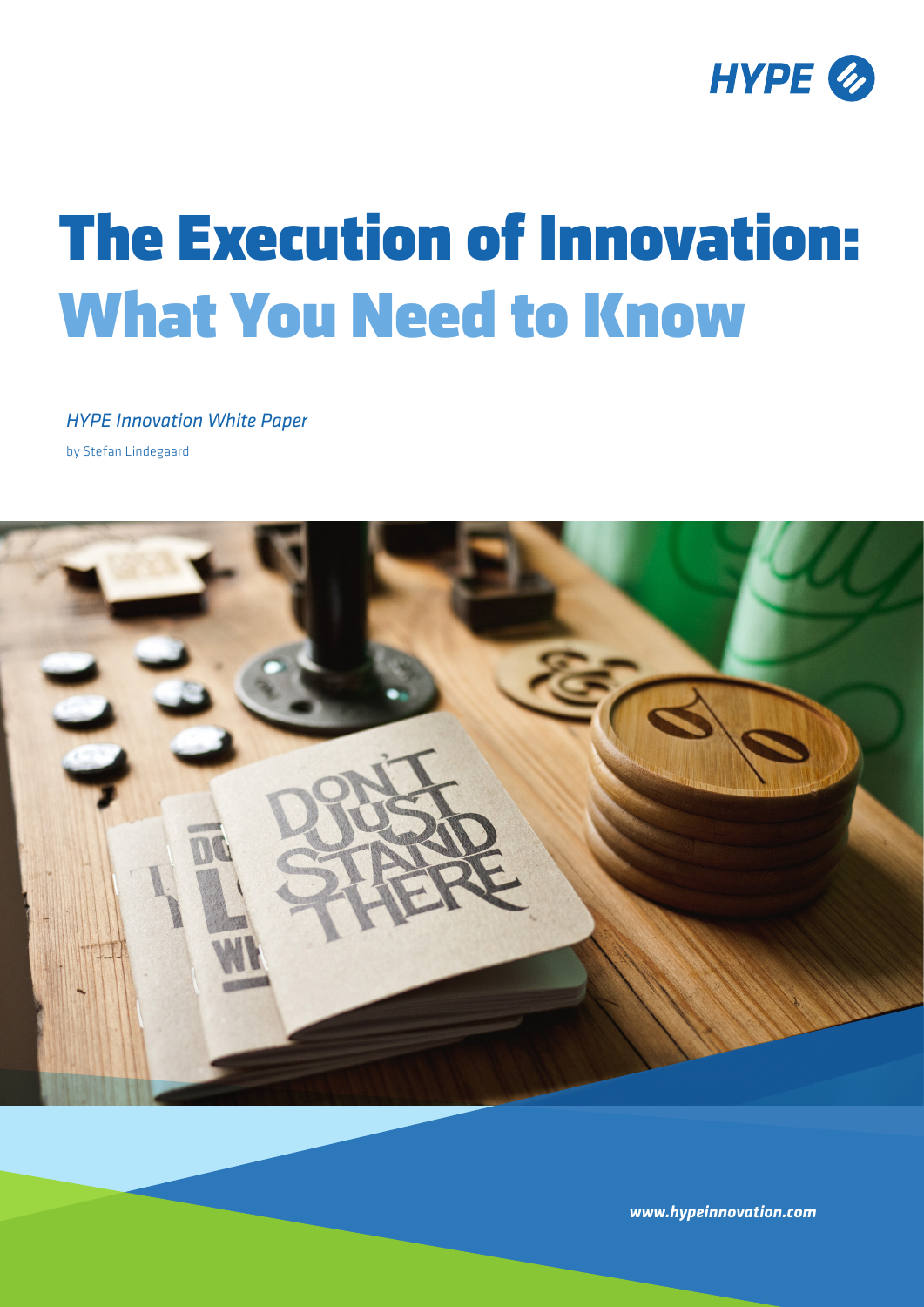*HYPE Innovation White Paper* 

## The Execution of Innovation: What You Need to Know



*by Stefan Lindegaard*

*Author, speaker and strategic advisor www.15inno.com*

*Join the [Innovation Upgrade Network](http://www.eventbrite.com/e/the-innovation-upgrade-network-by-stefan-lindegaard-tickets-17412540377) by Stefan Lindegaard and get support on topics such as:*

- 
- *• the future of corporate innovation • career advice for corporate innovators, entrepreneurs and others working with innovation*
- *• open innovation and its impact on*
- *companies and the society • networking and social media for corporate*
- *innovators and startups • how to train people for innovation*

#### *Content*

| Introduction                                 | 3  |
|----------------------------------------------|----|
| Timing for Innovating Is Ever Shorter        | 4  |
| The Effects of Connectivity and Transparency | 5  |
| <b>Internal Readiness Matters</b>            | 6  |
| <b>What All This Means</b>                   | 7  |
| Ideas Aren't Enough                          | 8  |
| People First, Then Ideas                     | 9  |
| Clarity of Purpose Is Key                    | 10 |
| Less Talking; More Doing                     | 11 |
| Prepare for Disruption                       | 12 |
| It's Time for Corporate Transformation       | 13 |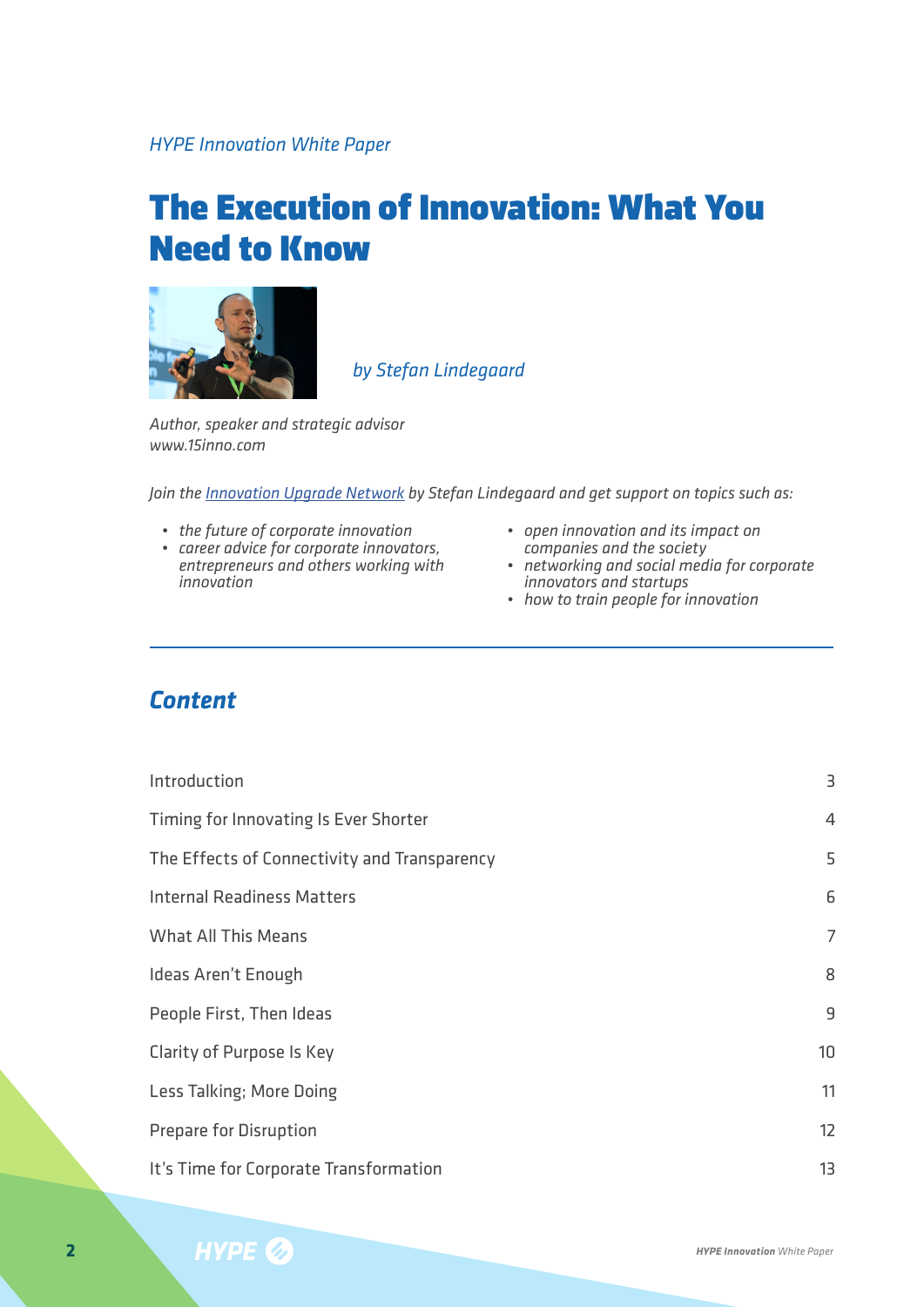#### *Introduction*

For several decades corporations around the world have talked about innovation and tried many different efforts to get this to work at their organizations. The results have more often than not been mediocre or worse. The time has come to take stock of what's working and what needs to change to improve the odds of success. There is a lot of change coming!

This is what I believe in and what I will cover in this white paper.

The future of innovation – and business - is driven by three global mega-trends: Everything moves faster, everything will be connected and there will be a much higher degree of transparency.

Thus, we need a different approach on innovation. Here you have my current thoughts (work in progress):

- 1. The focus is shifting away from ideas as they are in abundance. Now, the front end of innovation is the easier part and the execution is what really matters. We have begun the transition phase to put even more focus on execution.
- 2. The language of innovation and how people understand the term is vague and fuzzy at best, dangerous at worst. This can cripple organizations. We need to pay much more attention to this issue.
- 3. Corporate transformation is key and new thoughts on innovation can help ignite this. However, corporate innovators must step up their game and be ambitious to play a role in this.
- 4. Strong organizations in the near future do four things very well. They listen, adapt, experiment and execute much better than their competitors.

Does this resonate with you? If so, read on!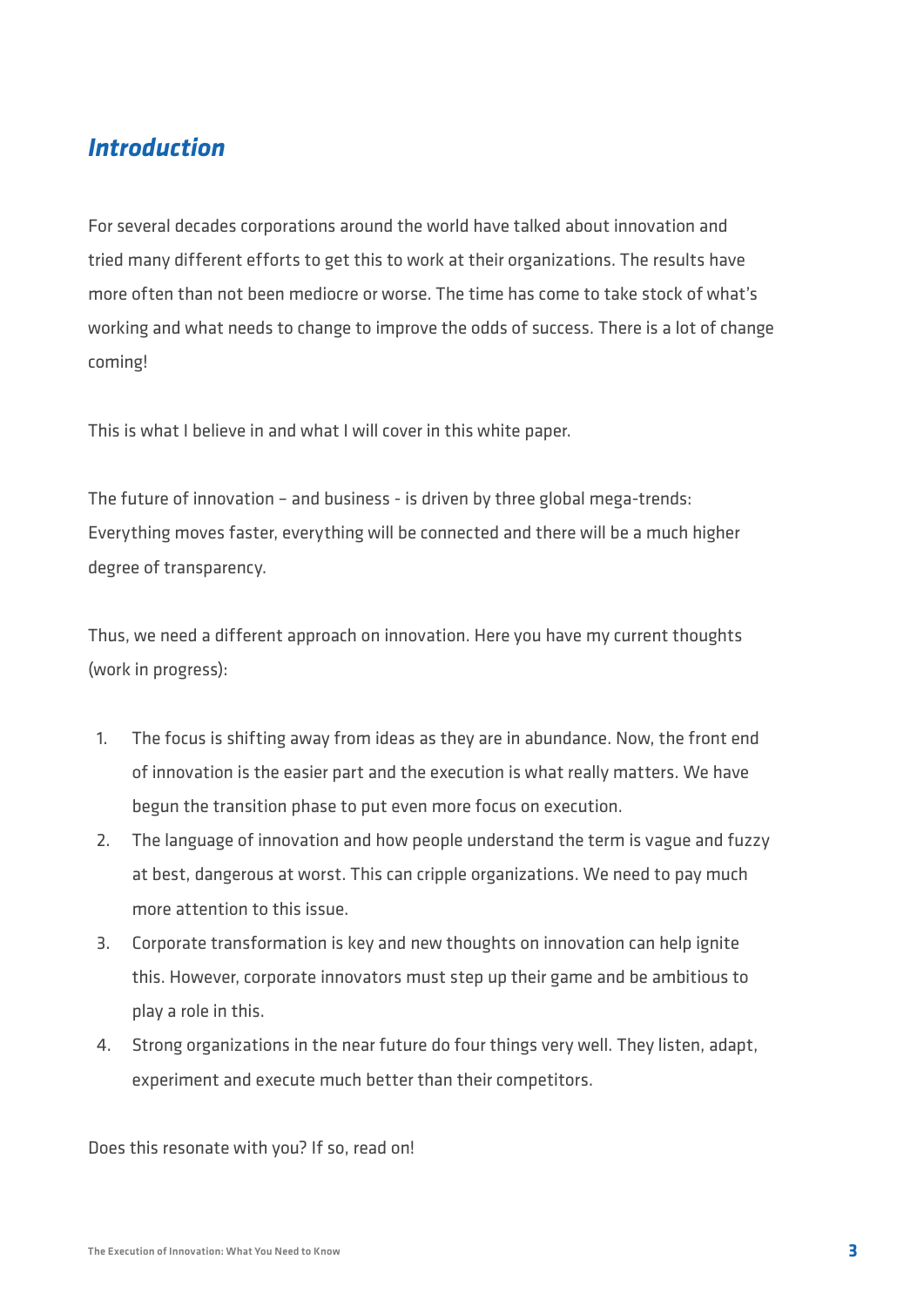## *Timing for Innovating Is Ever Shorter*

A chief reason why companies must shift their focus to mastering execution is the evershrinking window of opportunity. In the past decades, depending on your industry, you could count on having three or five or even seven years after bringing something new to market to make good money before you needed to come up with the next new thing to keep revenues growing.

This is no longer the case. While the pace of innovation used to be fast, it was still manageable. Now the window of opportunity is getting shorter and closing faster so you're forced to innovate ever more rapidly. The mobile phone industry, for example, now counts in months, not years, between new product introductions.

This also makes timing a key element of innovation as you need to hit the market at the right time – not too late, but not too early either – with the right offering or you fall behind competitors, forced to go in directions they dictate rather than charting your own future.

At the same time that the window of opportunity is narrowing, competition overall is becoming more and more unpredictable. Your competitors are using open innovation or external collaboration to uncover more opportunities and the results are starting to show. And new competitors are coming out of nowhere and perhaps from different industries to disrupt your market and destabilize your industry.

The book industry is a great example here. No one really expected Amazon to become the disruptive force they have turned out to be, but they put major chains out of business and prompted many independent booksellers to close as well. Now the company is not just the world's biggest online retailer of books but the biggest online retailer, period, causing competitors like WalMart to have to fight to keep up. Tesla's announcement of their inhome power generation stations is another example of a young company quickly making a disruptive move into an entirely different industry than the one in which they started.

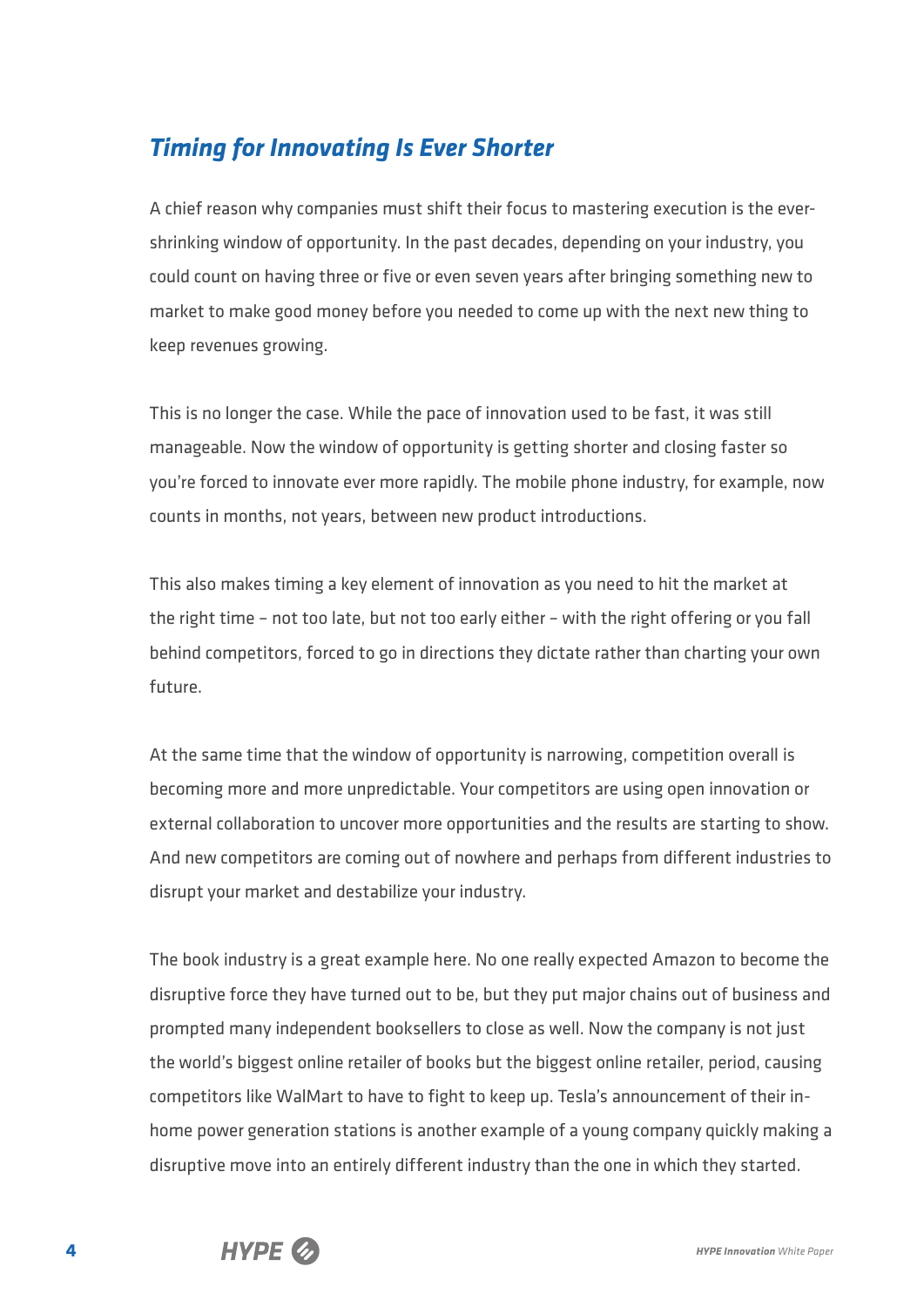#### *The Effects of Connectivity and Transparency*

I see two main reasons why innovation is moving faster and companies are able to morph off into new business areas much more quickly than ever before. One is the greater transparency of knowledge, and another is the greater connectivity around the globe. Not only is knowledge about how to solve innovation roadblocks more transparent, but information about developments within industries and markets is also more transparent then ever. That is at least within the venture capital and entrepreneurial communities for now. The corporate innovation teams need to catch up here.

For example, if a start-up in Istanbul gets a million Euros in funding, the news will quickly spread to the entire VC community. Also, other entrepreneurs, who are constantly on the lookout for new ideas, will look at this information, and if it is a great idea, you will see even more competitors for that Istanbul start-up spring up within a month or two. Unfortunately, as of yet many large companies are not leveraging this transparency of information. Focused too inwardly, they are not listening extensively – if at all – to what's happening outside their walls, so it may take them three, six or nine months to learn of new companies that are about to launch something radically new that could be disruptive to their own plans or even to their whole industry.

At the same time, the advent of open innovation, external collaboration and crowdsourcing means that information and ideas flow more freely than in past eras when companies operated over a much smaller territory and without the virtual communication tools that we take for granted today.

It is also worth noting the growth of outsourcing and thus the globalization of supply chains, which has giving so many companies access to ever-larger pools of expertise from suppliers and partners who can help them find solutions to any innovation quandaries they confront.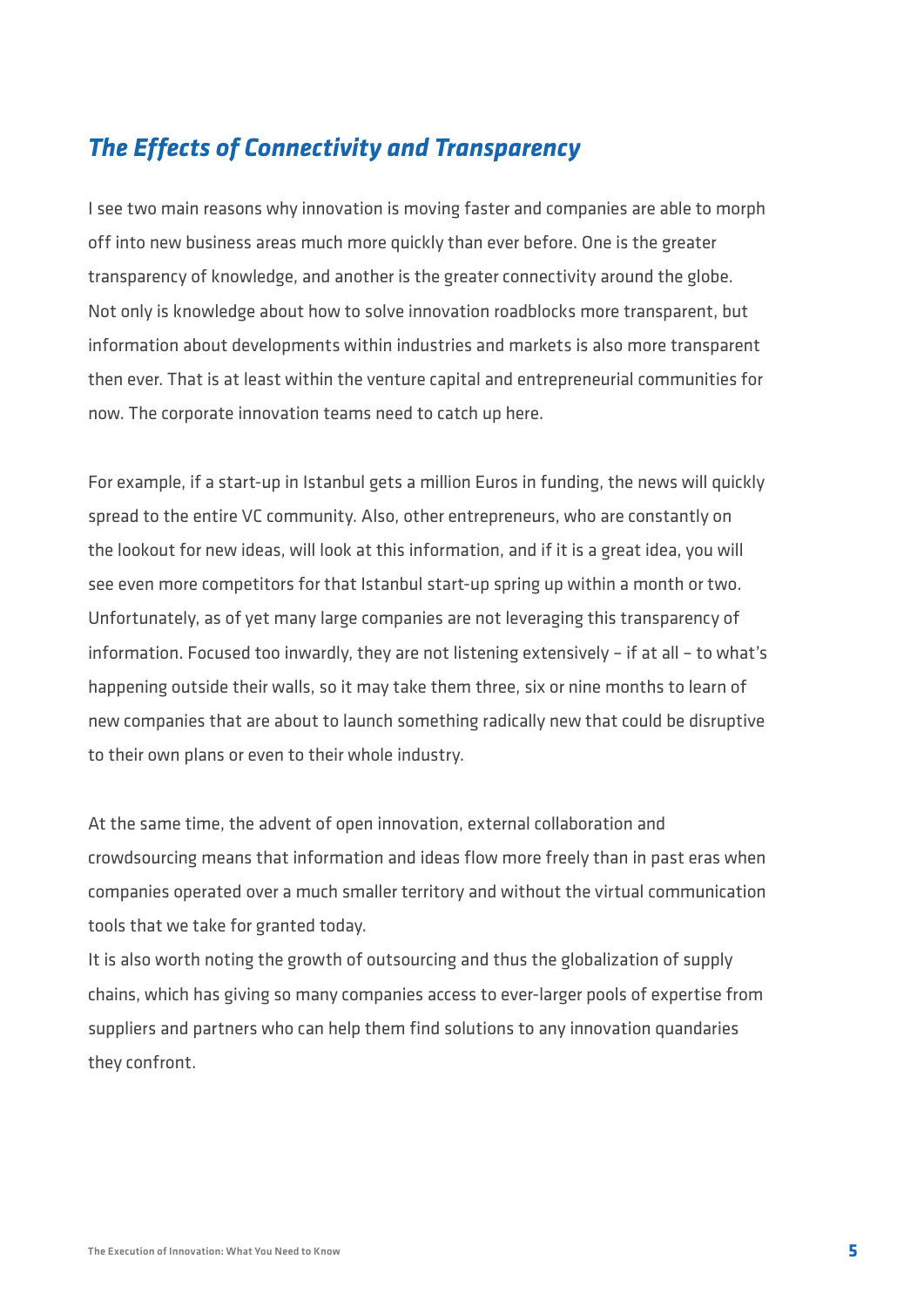Given this overall fast pace of change, it does not bode well when companies use static stage-gate processes of the past to move innovation projects forward. You need to think more about loops than straight lines as you need flexibility and the ability to go back and forth and even reverse your decisions.

Why? See the next point.

#### *Internal Readiness Matters*

Timing is key for innovation success as well as the reason for most failures in the context of innovation. The timing of innovation should be measured not only against the market, which is where people have a strong tendency to focus on, but also towards the organizational readiness. The latter is especially true if the project has a radical or disruptive element to it. Then, the biggest opponents can often come from the inside.

One challenge here is that promising projects – with the wrong timing – can get killed in a very linear stage-gate project. If an idea falls through the funnel and/or the stage-gate processes, then it is just gone, even though it might hold promise at a future point when the organization is better prepared to execute on it.

A solution could be the innovation basket, which is an idea I first heard about from a guy working at PepsiCo. If the projects are interesting, but the timing is off, then you can catch the falling projects in the innovation basket. Not so long ago, I shared this idea at a session for corporate innovators in Madrid, Spain. A person from Mutua Madrileña lit up and said: "We've got something like that. We just call it the innovation refrigerator."

There is one caution when setting up such baskets or refrigerators. Some projects need to be killed because they are just not right for your company under any circumstances. If this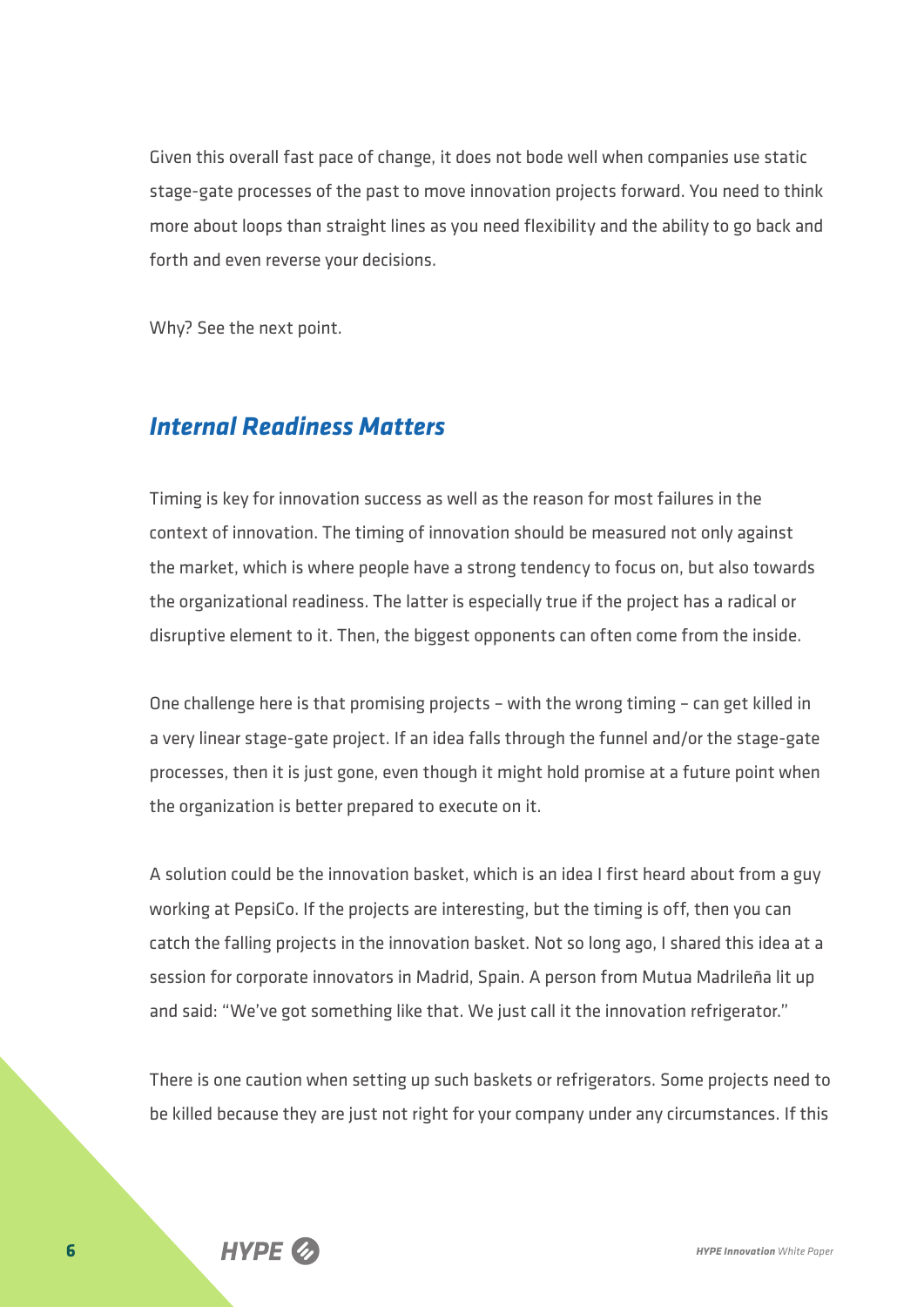does not happen, then they can end up as zombie projects that are often the pet project of someone with influence. They can suck up lots of resources and attention that could be better used elsewhere.

#### *What All This Means*

Given the context that I've just described for innovation, I want to reiterate and then build further on these four key ideas that I mentioned in the beginning:

- 1. The focus is shifting away from ideas as they are in abundance. Now, the front end of innovation is the easier part, and the execution is what really matters. The transition phase to put even more focus on execution has begun.
- 2. The language of innovation and how people understand the term remains vague and fuzzy at best, dangerous at worst. This can cripple organizations.
- 3. Corporate transformation is key and new thoughts on innovation can help ignite this. However, corporate innovators must step up their game and be ambitious to play a role in this.
- 4. Strong organizations in the near future do four things very well. They listen, adapt, experiment and execute much better than their competitors.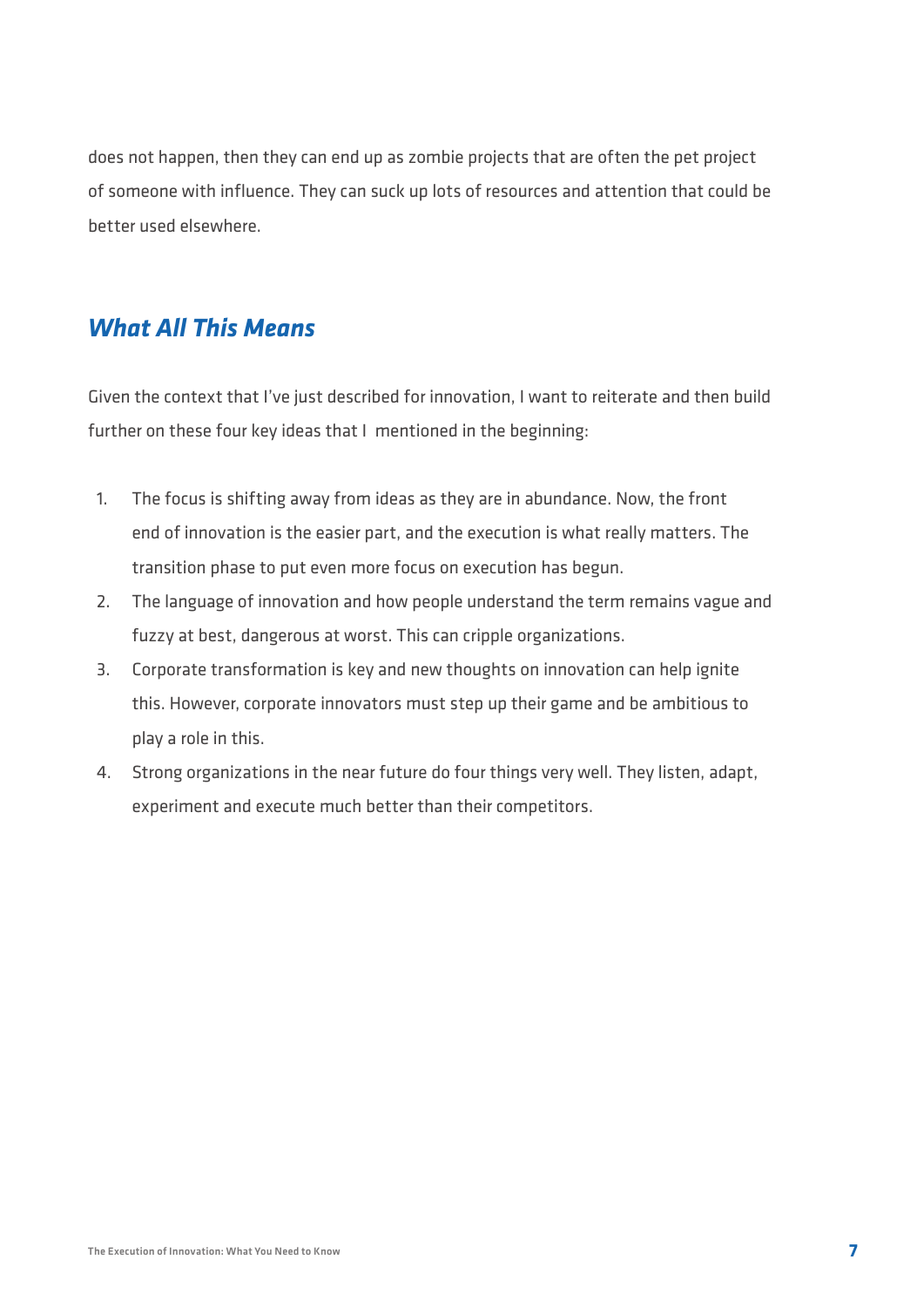### *Ideas Aren't Enough*

At this point in the evolution of innovation capabilities, most organizations are able to generate promising ideas to the point where the front end of innovation has become if not the easy part of innovation then at least the easier part. If you work with innovation management and execution in a large company and you feel you have difficulties getting enough ideas – even the right ideas – I would be somewhat provocative and challenge you by saying that you are simply not doing your job well enough. There is too much knowledge and insights on this topics and the service providers on innovation and idea management have reached a level of maturity and sophistication that there are no longer real excuses for not doing well at this stage.

The fast moving adoption of open innovation, external collaboration and crowdsourcing also means that ideas are in abundance inside as well as outside of your organization if you set up the right structures and processes for harnessing the input of employees and external stakeholders. The key challenge is more about managing the overload of input that you will get.

This combination of available experience, insights and knowledge within and/or outside your own company and the abundance of ideas, which to a high degree is driven by social media, and the ways and tools for interaction and communication, brings us to an important observation: If your company does not have a strong front end of innovation set up today, then it is seriously behind and has to correct this fast so as not to lose out in the battle of innovation.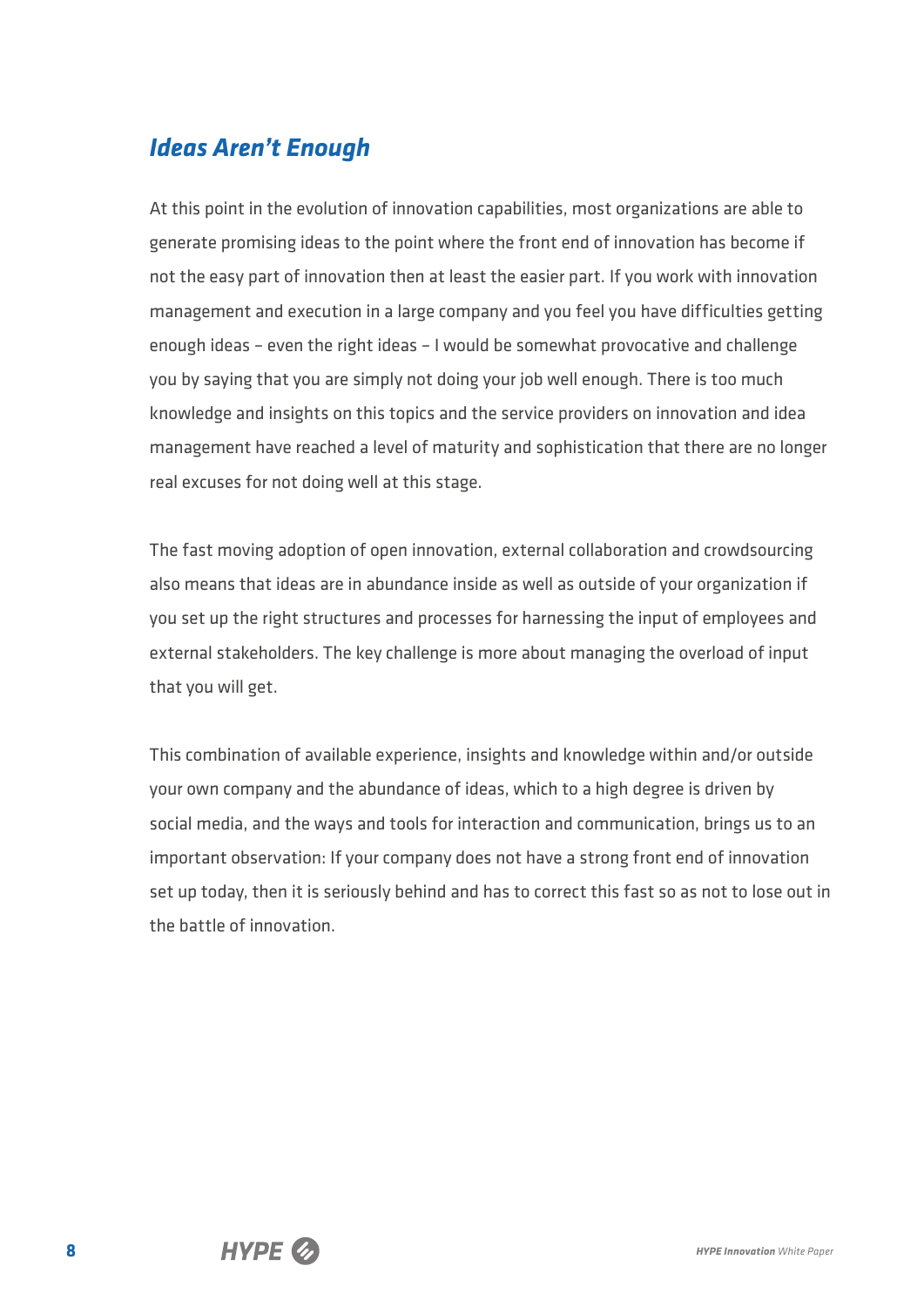#### *People First, Then Ideas*

So if the front end of innovation is the easier part, what is the hard part? Why does so much innovation continue to fail?

It's because many companies have not yet figured out that people are the key for execution. My mantra has long been people first, processes next, then ideas. Yes, you need the right projects and you need to have the processes in place, but nothing happens if you do not have the right people at the right time for the right ideas and projects.

Having this in mind, I encourage corporate innovation teams to spend more time on identifying and developing individuals and even organize what I call people pools. Corporate innovation teams already know how to put ideas and projects into different pools and phases. You need this kind of overview to manage the ideas and projects portfolio, but corporate innovation teams often don't understand that they need to do the same thing with their people.

With people pools you can look at the skills and mindset needed for the different phases of innovation, including early stage, mid-stage and late-stage project pools or discovery, or incubation and acceleration phases. Then you can assign the proper people into these phases. Once you get the people pools in place this allows you to assign the right people at the right time for the right ideas.

Once you accept that it is people first, then processes, then ideas, your innovation execution capabilities will dramatically increase.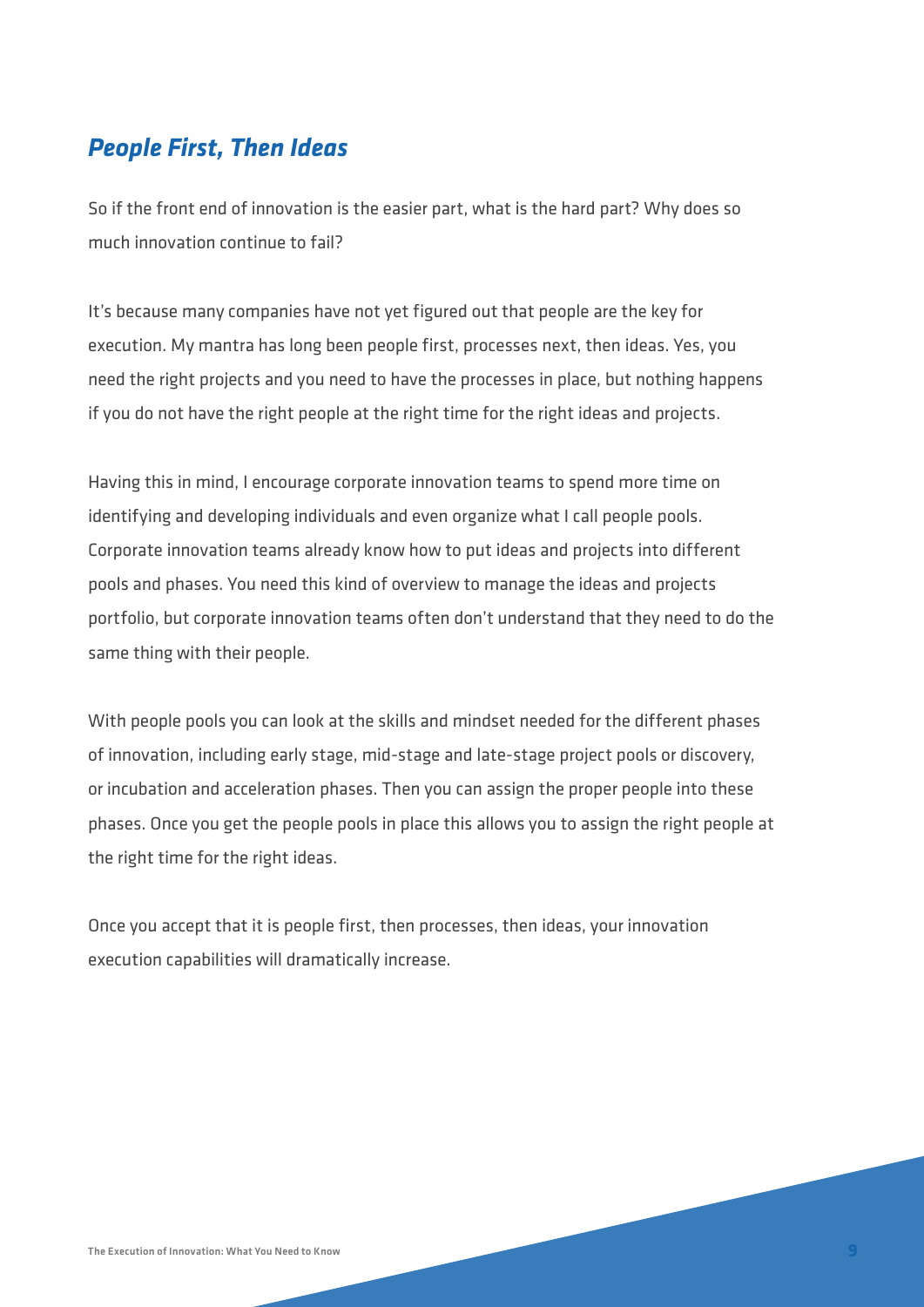## *Clarity of Purpose Is Key*

As the focus moves from the front end of innovation to execution, the overall efforts become much more problematic due to a lack of clarity around your innovation strategy and the understanding of innovation. You need to speak the same language if you want to get internal and external stakeholders onboard. This starts with a clear agreement on how innovation – internally as well as externally focused - fits the specific situation of your company. In other words, you need a clear innovation strategy. It is hard to define what an innovation strategy is, but you can think of it as a direction or guide to the sweet spot that lies between the overall corporate objectives and the more visionary opportunities that reside within corporate innovation teams. It is also worth having in mind that an important element of any kind of strategy is the ability to say NO and explain why you say no. This can be useful in times with way too many ideas and projects and choices to make.

You also need company-wide knowledge of what the language of innovation means within your organization because some terms can mean different things within different functions and parts of an organization. This requires a communication strategy as well as training and a constant focus on communicating the proper messages because you can't be a great innovator today without being a great communicator.

While as I've already said, everyone can get lots of good ideas, choosing which to pursue and what level of resources to attach can be difficult. This is where an innovation strategy can be crucial because the basic idea of any strategy is that it gives you the reasons to say no and thus keep a focus on what needs to be done.

Choices can be a good as well as a bad thing, but generally, we have too many choices to make and thus it can be very useful to have someone who can bring clarity to what you are trying to achieve and set the direction.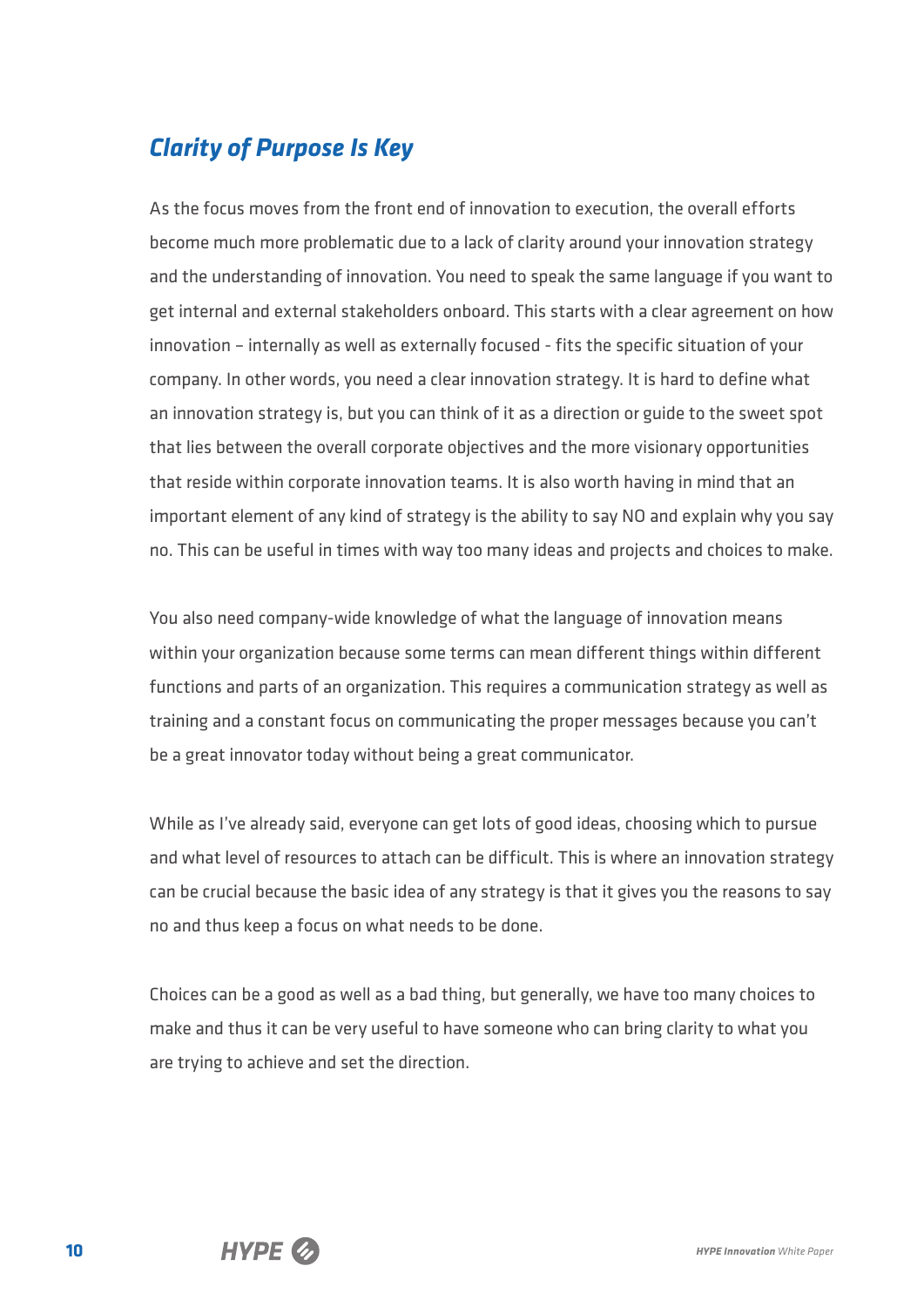This reminds me of a panel I recently moderated on innovation execution where Julian Wilson of Barclays said that this was a situation where a benign dictator like Steve Jobs was a very good thing. Usually, I don't think dictators make good leaders for innovation, but I fully acknowledge this point. There are times for getting lots of input and there are times where you just need to get things done.

#### *Less Talking; More Doing*

Maybe it is time to talk less about innovation if we want more of it because the word innovation is tossed around so easily and so often, including in marketing messaging, that its true meaning has become very muddled. Yet, when I work and interact with large companies on innovation, I find that many of them are still bogged down in endless discussions about something that should by now be pretty well understood – how to develop a stronger innovation culture.

It remains hard for many companies to define exactly what an innovation culture looks like, just as it is difficult to provide a single definition of innovation. As I noted above, I believe that it is very much up to each individual company to create a common language and understanding of these terms that fit the unique situation of the company.

If you work with corporate innovation, you can't really avoid having some insight and perspective on the concept of an innovation culture. Viewpoints are plentiful and varied, which causes plenty of confusion among companies that are trying to build an innovation culture. This brings me to a big question:

Do companies really need an innovation culture?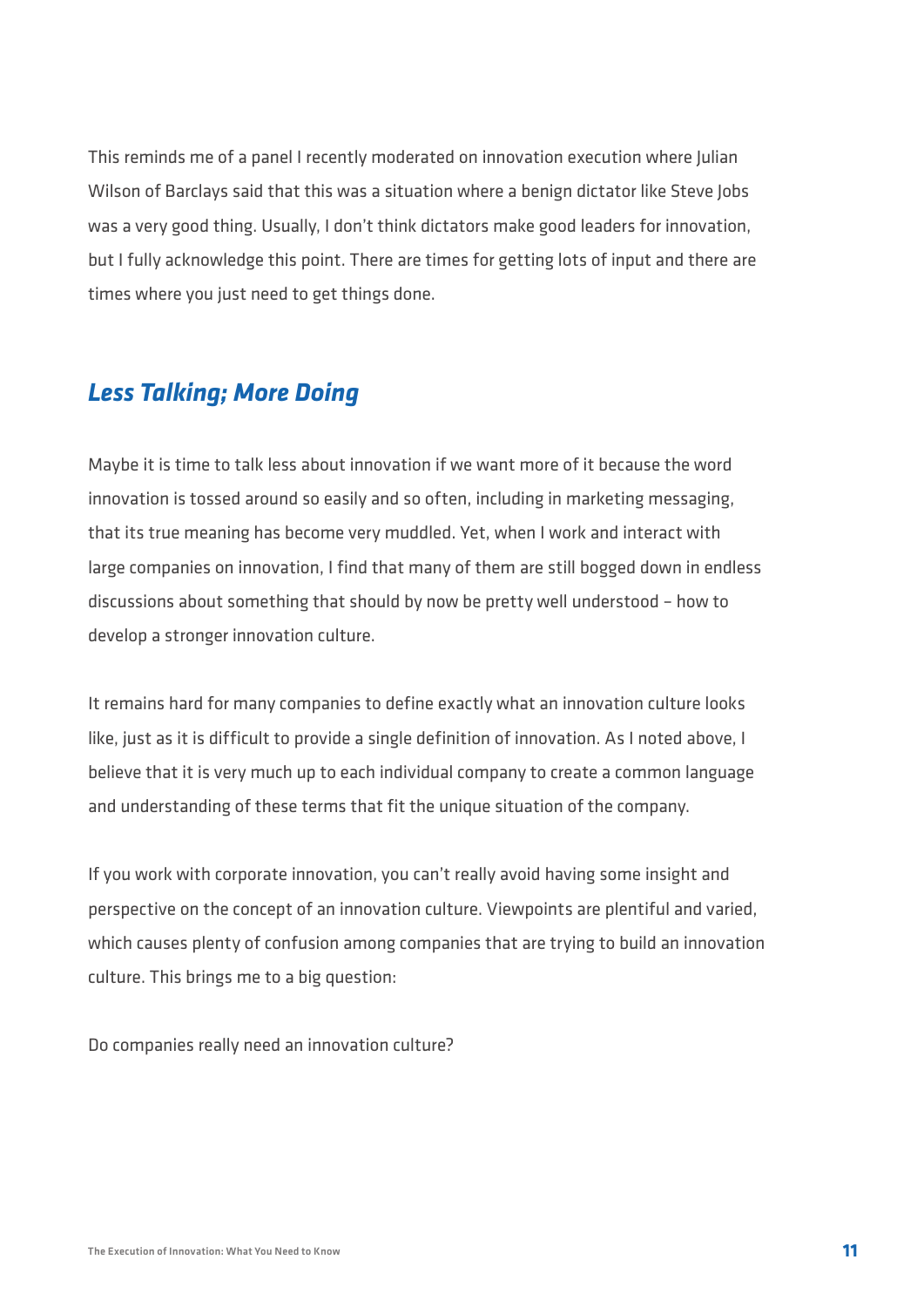Recently, I have been wondering if it really makes sense to keep talking about an innovation culture and to spend so much time and energy to develop it at large companies. Too many companies simply fail on this, and, let's face it, most people at a large company should not really work with innovation; they need to focus on getting their daily jobs done, which includes incremental innovation. But you don't need everyone to be innovative and come up with new ideas and work on new projects all the time. However, this does not mean that they should not have the opportunity to contribute to the kind of innovation that goes beyond incremental. They should, and this can happen through the likes of campaigns and business plan competitions.

#### *Prepare for Disruption*

As mentioned earlier, radical innovation or disruption hits much faster and harder today compared with just five years ago. However, I don't think you can plan for disruptive or radical innovation in your company. You can develop the right frameworks and conditions for this to have a chance to develop, but you can't plan for it. The resistance and uncertainties that you will find both internally and from the markets are too difficult to manage for any company to rely on bringing out radical and disruptive products on a frequent basis. There is simply too much of an element of luck in this. (But again, you can prepare for this luck to hit you by creating the right frameworks and conditions).

Although you might get a different impression by reading the above, I still think that radical or disruptive innovation is highly important because even though you can't plan for your company to bring out radical or disruptive innovation, you can be pretty sure that your company will be hit by such innovation brought along by known – or more likely currently unknown and thus unexpected – competition.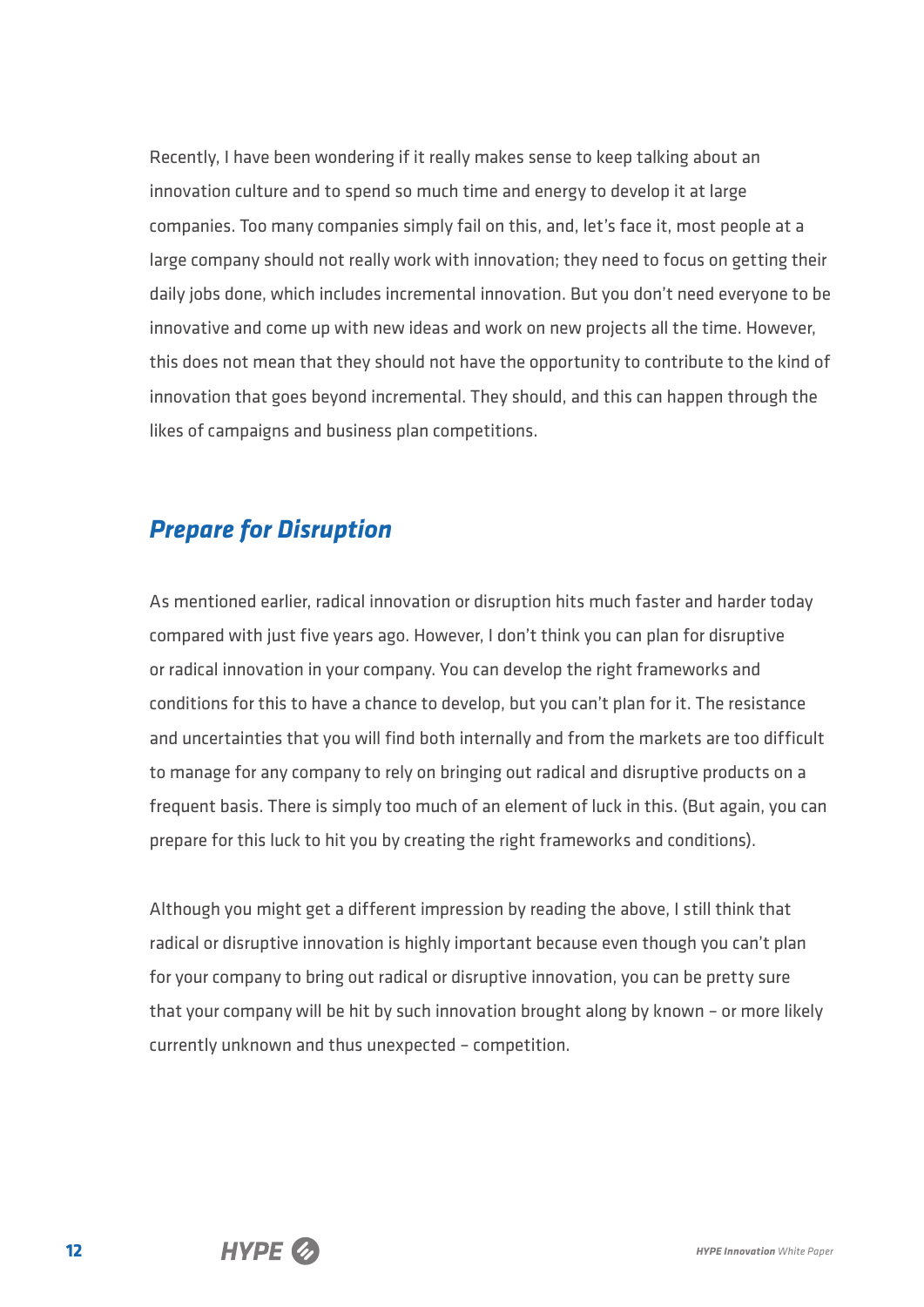The future might look bright and clear right now, and thus there is seemingly no reason to make the smaller, but important, changes to your organization that will make it more adaptive and able to respond to a different kind of competition. Unfortunately, this lack of adaption is exactly what will kill your company when disruption hits your industry faster and harder than ever before.

Building further on the above notions, you must take into account that the windows of opportunities and thus also the life spans of cash cows are diminishing. It used to be that big companies would occasionally hit the right window of opportunity just given to their sheer size and "control" of the industry, but this is changing, and since no company is too big to fail today even a few misses in a row can become critical.

### *It's Time for Corporate Transformation*

Given that the context of innovation today is that companies move faster and are more connected and knowledge is more transparent and more widely available, companies need to figure out how to adapt to this in order to beat their competitors. This has a lot to do with the design of the organization and the skills and in particular the mindset of the employees. Will the organizational structures that we have known for decades survive this?

I don't think so, but I don't have a clear answer on what to replace them with besides a few hints and recommendations, which includes:

- Look further into the roles of free agents and how this impacts an organization.
- Learn from the companies carrying out large-scale experiments on the future of the organization.
- Beware of the clashes between rookies (the millennials) and the corporate veterans and make sure to tap into the best of both groups rather than just catering to one of them.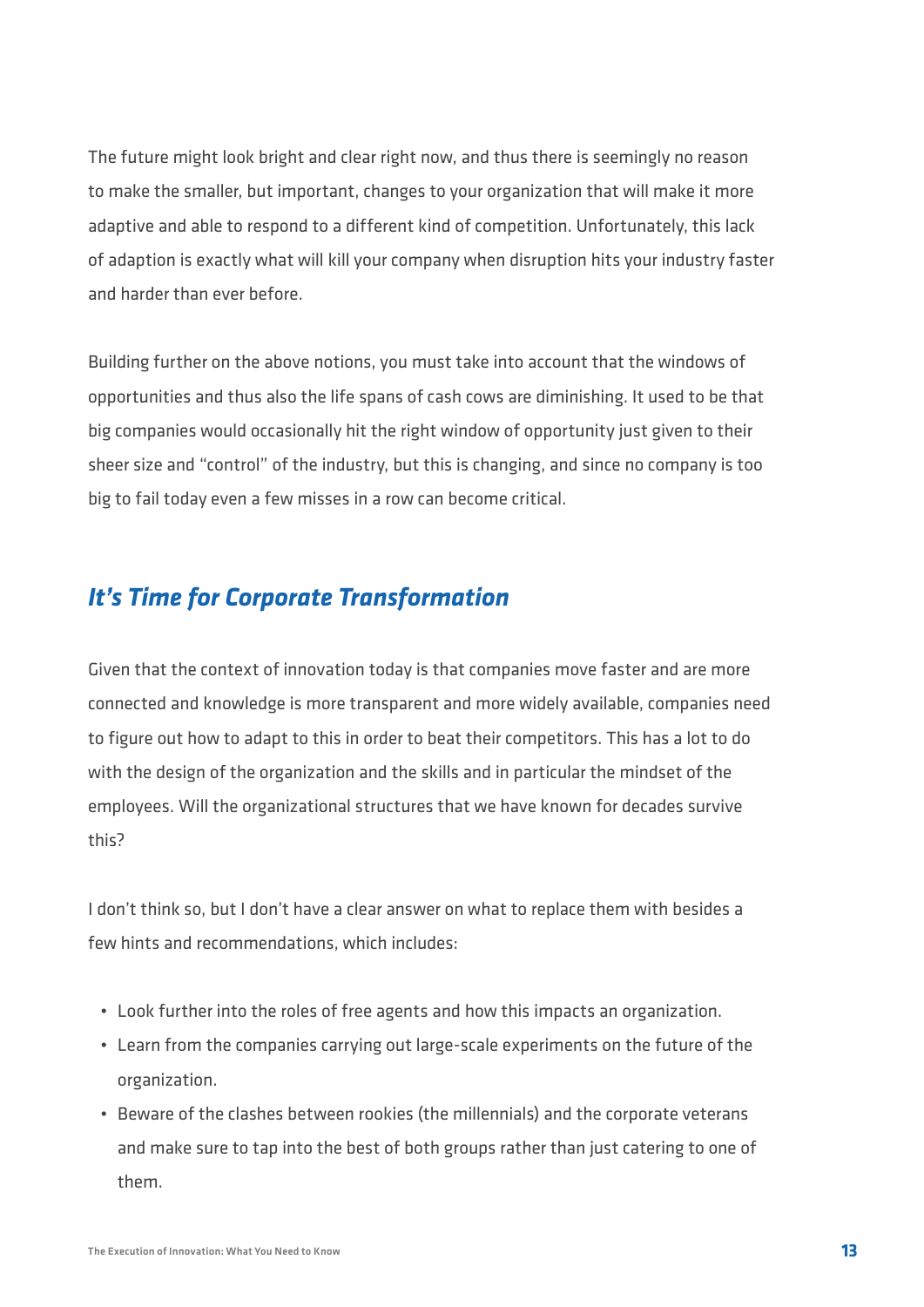Since the future organization will have an abundance of ideas and projects to choose from, the execution of the chosen ideas and projects will become even more important. This requires the ability to read and adapt to ever-changing markets and to execute fast while still being open to experimentations within an organization as well as on the markets themselves.

Given all of this, does it then make sense to continue to talk about an innovation culture? Is it the wrong term to use? I acknowledge that terms are merely what people put into them, but maybe we could create better and stronger corporate cultures if we stop using the terms "innovation" and "innovation culture" and "just" focus on making companies more agile, adaptive and great at execution. Such an organization will have the capacity to:

- **Listen** better to internal and external stakeholders, markets and other places with influence on your business.
- **Adapt** rapidly to opportunities and threats.
- **Experiment** with approaches to listening, adapting and executing.
- **Execute** well on chosen projects.

By mastering these skills, your company can help assure that it is capable of disrupting a market instead of being the victim of disruption from an unanticipated outside source. Clearly, to become an organization that is capable of listening, adapting, experimenting, and executing will require many companies to significantly transform how they operate, not just with regards to innovation but perhaps overall. A prominent example here is Zappos and their adoption of holocracy, whereby the former typical hierarchical corporate structure is being replaced with one in which authority and decision-making are being spread through self-organized teams.

It is still much too early to predict the results of this and similar experiments in how companies organize themselves in order to pursue innovation and win the competitive battle.

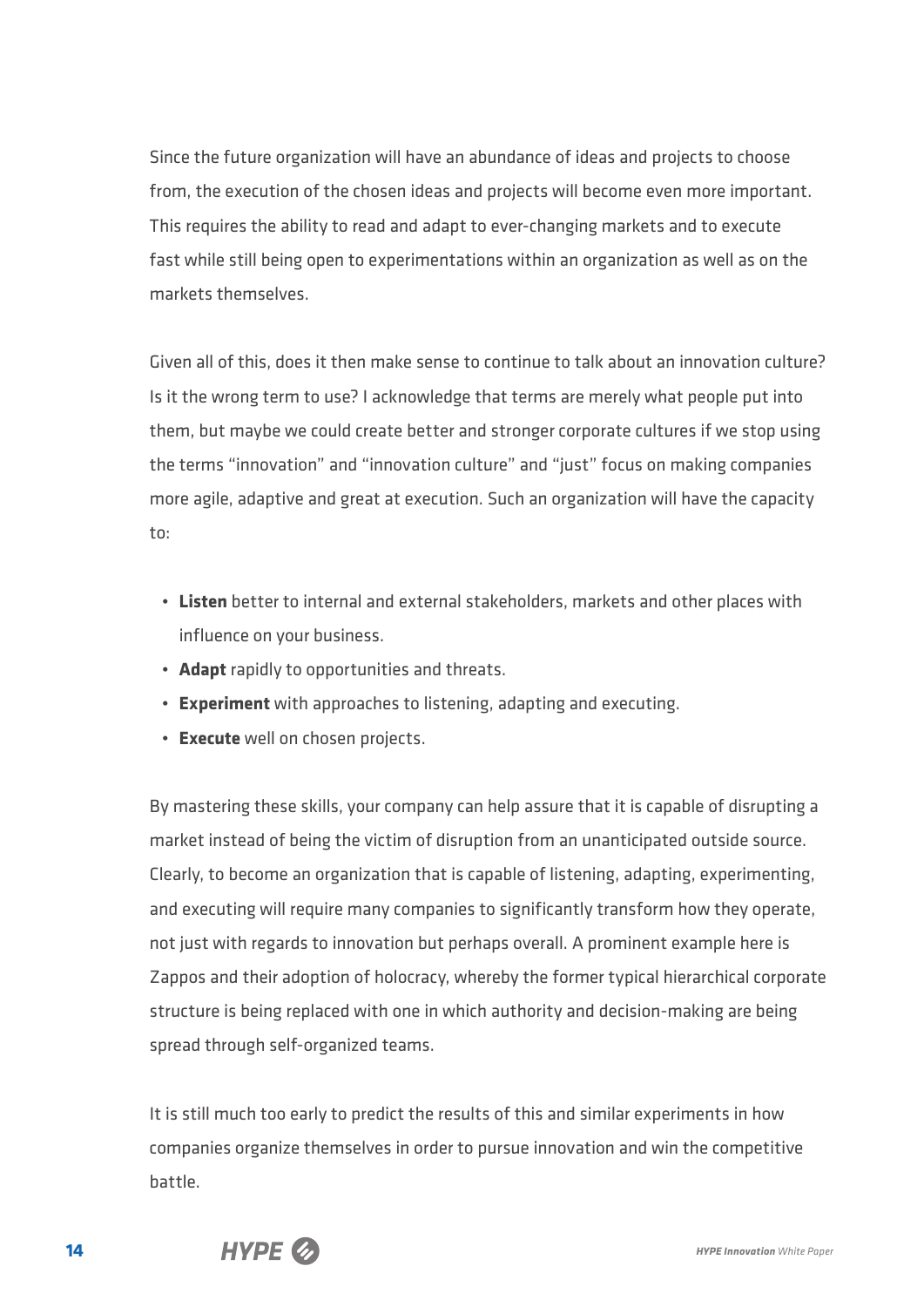But the key point here is that, with the pace of innovation today, some degree of corporate transformation is almost imperative and we need to experiment on this. The role of corporate innovators in all of this is to step up your game and carve out a leadership role in helping your company build toward a future in which it has the agility, skills, mindset, and drive in place to thrive in a climate where innovation is key to survival.

A key part of upping the ambitions of innovation leaders is based on the assumption that the organization has a strong innovation strategy. You need a clear direction and a strong mandate to execute on this. As an innovation leader, you can no longer shrug your shoulders and say this isn't going to happen because the top executives just don't get innovation and what it requires. True, they may not "get it" today, but it is also very likely that they won't get it in the next three to five years. This will only change if innovation leaders pick up their game and take on more responsibility and pursue a stronger approach that will drive top executives to a better understanding of what it takes to work with innovation in today's environment. This includes establishing a clear strategy and mandate for innovation. Again, this won't happen until innovation leaders take themselves and their role in the organizations they serve more seriously.

*This white paper has presented the 30,000-foot overview of the state of innovation today and raised critical questions about how organizations need to transform to thrive in an environment in which innovation occurs at ever faster speed. In a future white paper I will tackle the practicalities of how to improve your company's innovation execution capabilities in the face of the challenges presented by the trends that are driving innovation. Let me know your insights, reflections and perspectives on this.* 

Stefan Lindegaard [www.15inno.com](http://www.15inno.com) [stefanlindegaard@me.com](mailto:stefanlindegaard@me.com) [@lindegaard](https://twitter.com/lindegaard) https://dk.linkedin.com/in/stefanlindegaard

The Innovation Upgrade Network by Stefan Lindegaard: https://theinnovationupgradenetwork.eventbrite.com